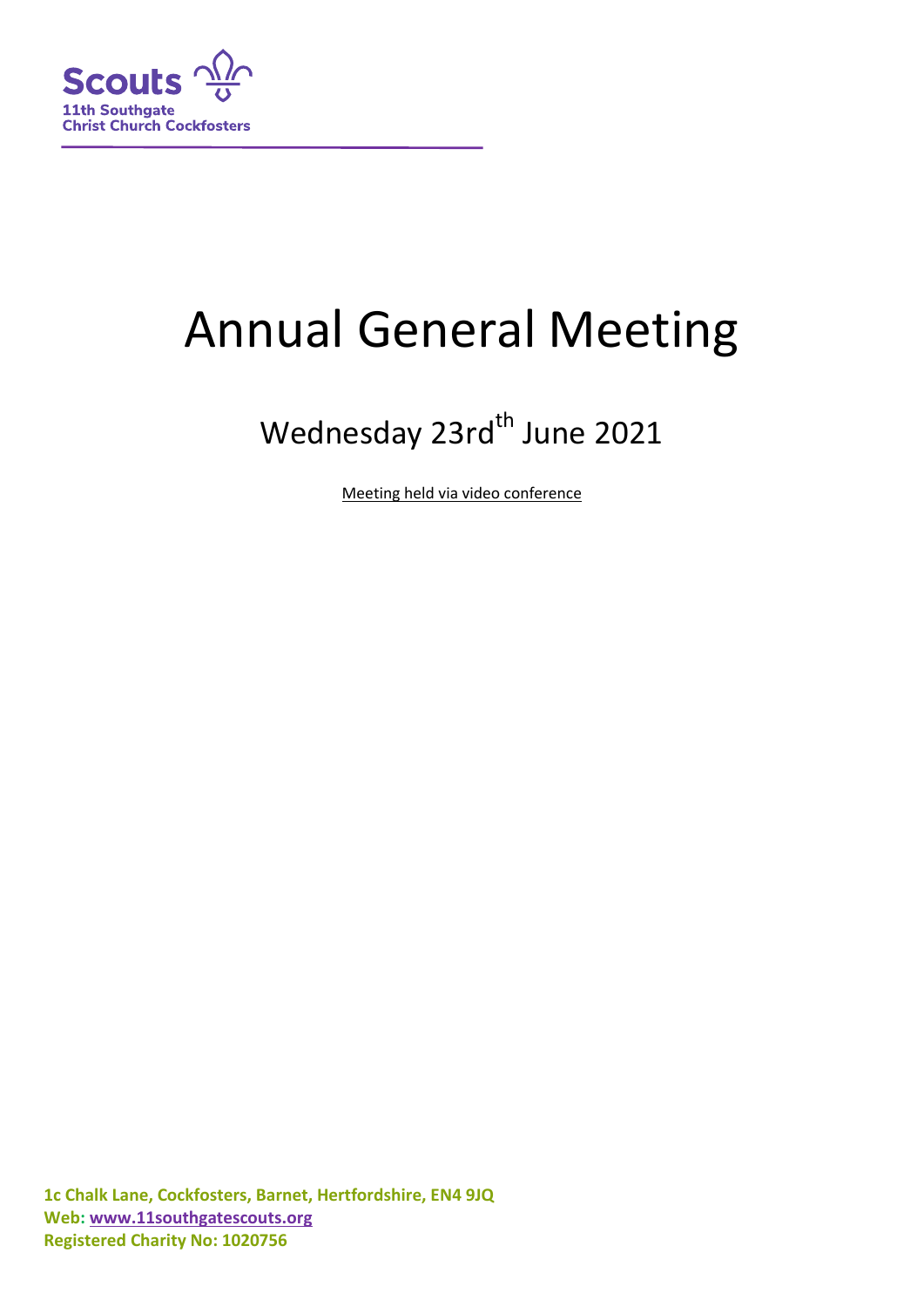# **The challenge of the last year at the 11th**

To do our best, and to help others are central elements of our promise though Beavers, Cubs, Scouts, Explorers and into Adult Leadership.

During the past 12 months we have all been affected by the requirements to change our normal way of living due to the Coronavirus.

This has been challenging for us as parents, carers leaders and young people.

It has been uplifting to see how our Leadership at the  $11<sup>th</sup>$  has risen to the challenge of adapting our Scouting programmes and continuing to give our young people a sense of continuity and ongoing support in their Scouting journey. I know that I speak on behalf of the Executive Committee and all of you as parents or carers with the best interests of our Young People at heat in our thanks for their commitment, resourcefulness and care.

The Section reports of our activities illustrate how we have continued to do our best, and how Scouting at the  $11<sup>th</sup>$  has thrived despite the challenges that we have faced.

# **Looking Forwards**

As we look forward we are now carefully increasing the range of Skills for Life that we are able to offer as more of a face to face programme is re-established.

Each section will be responsible for making their own decisions on the degree of face to face Scouting they feel able to offer over the next few months ensuring we are considering the needs of our young people and our volunteer leadership.

We have been and will continue to be guided by The Scout Association in the formal authority on any necessary restrictions concerning how we can conduct our programme

# **Our leadership**

I am delighted to confirm that during the year the following awards were received by our great leadership team.

Joelle Bailey our Beaver Leader achieved her Wood Badge which signifies the completion of the adult training program training for a uniformed Section Leader. She also accepted the appointment as Beaver Section Leader.

Glenda Hunter was awarded the Silver Acorn for distinguished service to Scouting at the  $11<sup>th</sup>$  during her appointments as Beaver Leader and Executive committee member

All of the leadership at the  $11^{th}$  both within sections and within the Executive Committee is voluntary... without it we would have no Scouting.

I would like to say a particular thankyou to Pat Hewson who decided to step back from Scouting after a sturdy 32 years service. – remarkable ! She was both Cub Leader and a parent to 4 boys who went through the troop and helped the Group give many young people a great Scouting experience they will never forget. A Great Service. - thankyou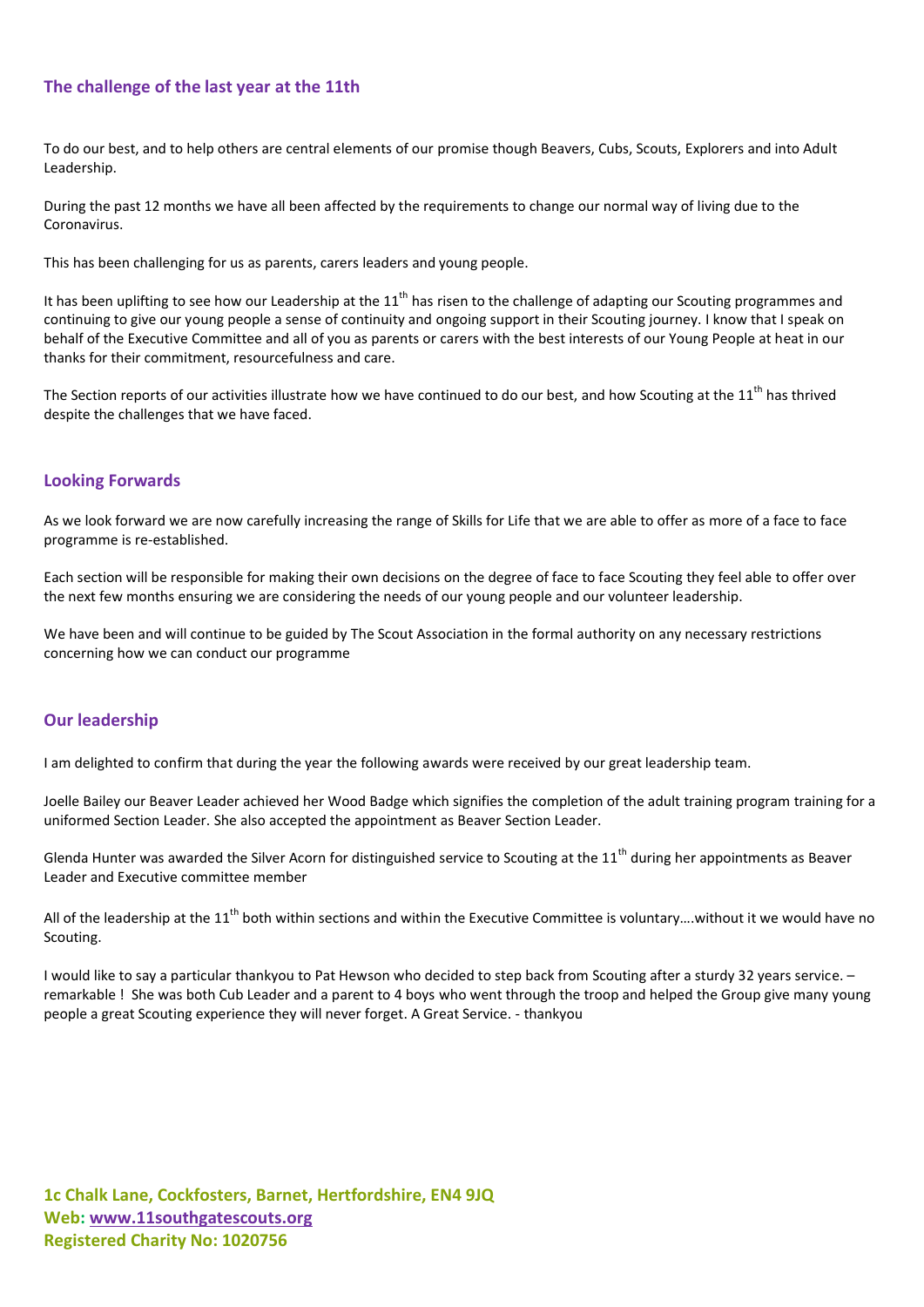# **An invitation to become part of our team**

We would love to welcome new helpers into the group with the knowledge that the more help that is available the stronger and more purposeful we can be in helping young people.

If you are considering the possibility of joining us in providing Scouting at the  $11<sup>th</sup>$  either through the Executive or becoming a Helper in one of the Sections we would be delighted to hear from you, and would love to be able to tell you a little more about it, in order to help you consider whether you would be willing to join us.

Please contact any of the leadership for a bit more information.

Whungs Kerald

**Mungo Knott Group Scout Leader**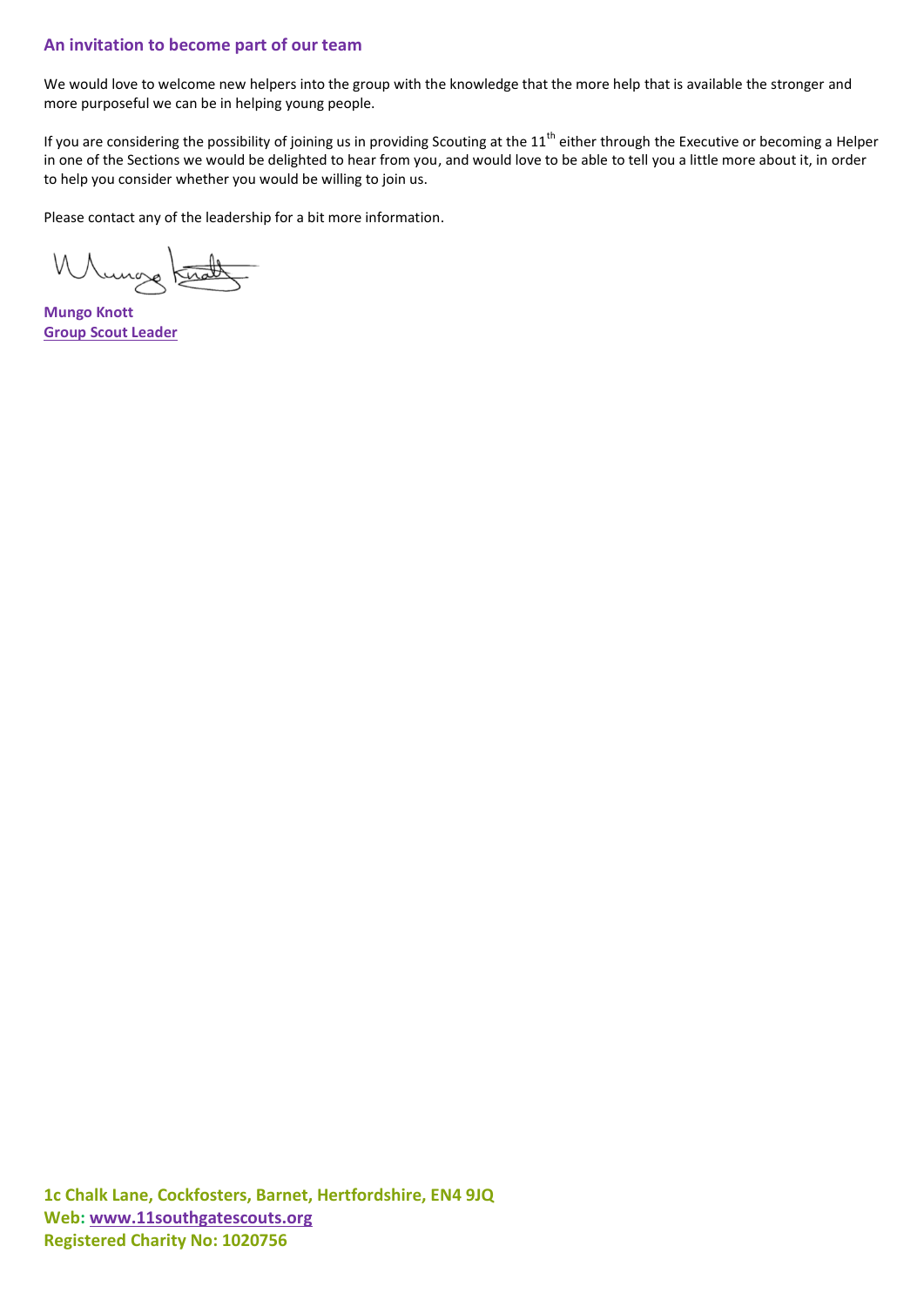# **ANNUAL GENERAL MEETING Wednesday 23rdth June 2021**

# **AGENDA**

| 1. | Executive committee welcome                                                            | <b>Mungo Knott</b>   |  |
|----|----------------------------------------------------------------------------------------|----------------------|--|
| 2. | Apologies for absence                                                                  | <b>Glenda Hunter</b> |  |
| 3. | Thanks to the executive committee                                                      | <b>Mungo Knott</b>   |  |
|    | With appreciation for contribution of Pat Hewson                                       |                      |  |
| 4. | Approval of Annual Accounts and Treasurer's Report<br><b>David Hunter</b>              |                      |  |
| 5. | Review and Approval of Reports from Sections and Executive<br><b>Mungo Knott</b>       |                      |  |
| 6. | Nominations / Elections to Executive Committee<br><b>Mungo Knott</b>                   |                      |  |
|    | Group Chair: - Vacant<br>a.                                                            | <b>Mungo Knott</b>   |  |
|    | To elect Group Treasurer: Mr David Hunter<br>b.                                        | <b>Mungo Knott</b>   |  |
|    | To elect Group Secretary: Mrs Glenda Hunter<br>c.                                      | <b>Mungo Knott</b>   |  |
|    | To approve Group Scout Leader's nominations for Executive Committee: Mungo Knott<br>d. |                      |  |
|    | Mrs Nafisa Ashing<br>i.                                                                |                      |  |
|    | Mrs Alina Rusu<br>ii.                                                                  |                      |  |
|    | iii.<br>Mr Ben Weinberger                                                              |                      |  |
|    | Mr Philip Hardy<br>iv.                                                                 |                      |  |
|    | Mr Peter Gibbs<br>v.                                                                   |                      |  |
| 7. | Confirmation of Ex Officio membership from the leadership<br><b>Mungo Knott</b>        |                      |  |
|    | Mrs Geraldine Palfreman - CSL<br>i.                                                    |                      |  |
|    | Mr Tom Inman - Christ Church Representative<br>ii.                                     |                      |  |
| 8. | Approval of independent examiner - Andrew Aitkin FCA                                   | <b>David Hunter</b>  |  |
| 9. | Report from the Group Scout Leader                                                     | <b>Mungo Knott</b>   |  |
|    | 10. Q&A                                                                                | <b>Mungo Knott</b>   |  |
|    | 11. A.O.B.                                                                             |                      |  |

Close of Meeting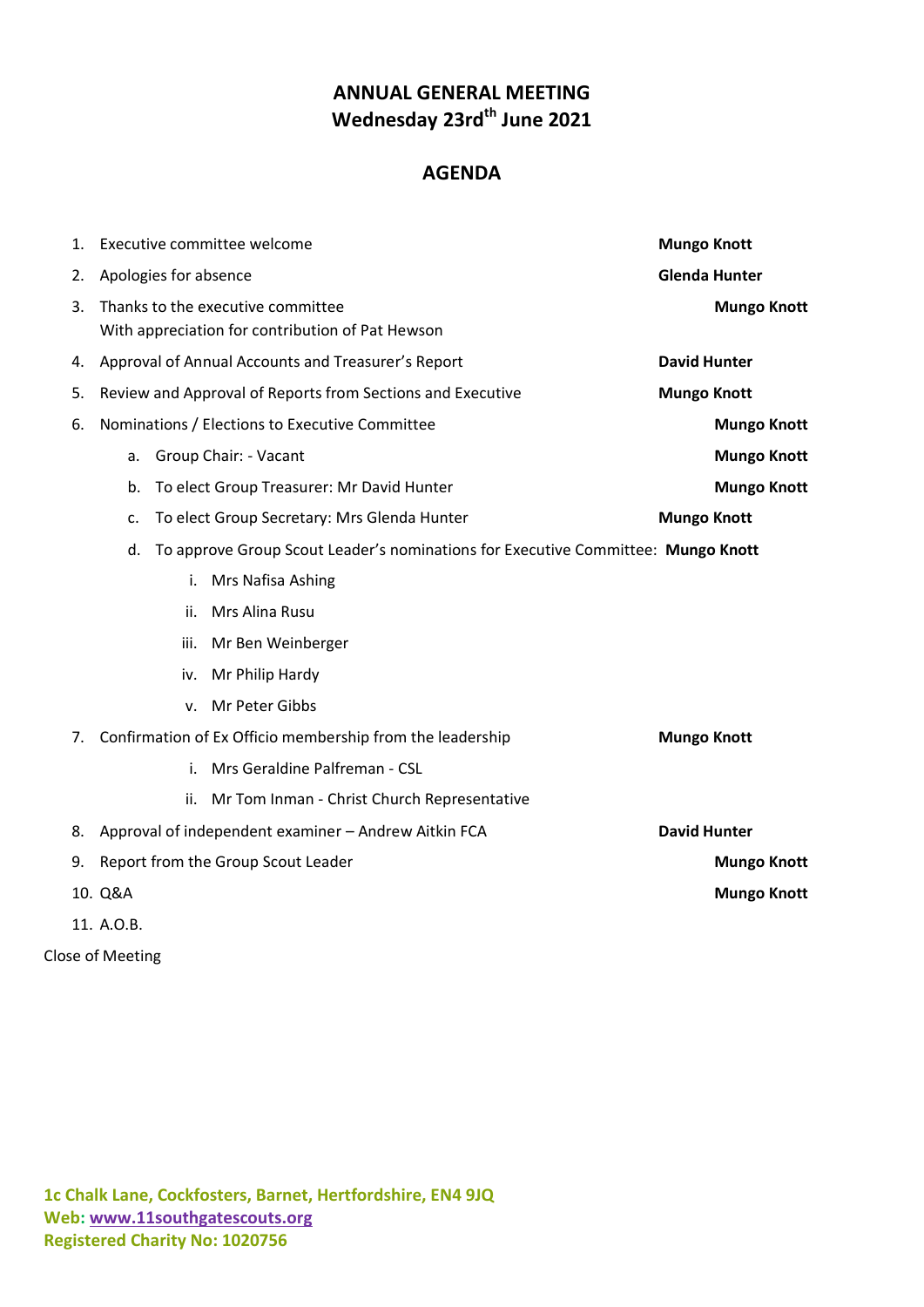# Income and Expenditure Account for Period 1st April 2020 to 31st March 2021 **INCOME**

| 2019-20             |                                                | 2020-21              |  |
|---------------------|------------------------------------------------|----------------------|--|
| 23                  | Interest                                       | 23                   |  |
| 9,634               | Subscriptions                                  | 4,897                |  |
| 1,598               | Gift Aid Tax refund                            | 2,011                |  |
| 7,070               | Hire of Headquarters                           | 2,400                |  |
| 82                  | 100 Club net                                   | 77                   |  |
|                     | Jack Petchey Awards                            | 750                  |  |
| 38                  | <b>Easy Fundraising</b>                        | 74                   |  |
| 350                 | Sale of Marquee                                |                      |  |
|                     | Section income                                 | 248                  |  |
| 301                 | Donations                                      | 65                   |  |
|                     | Covid-19 Assistance Grants                     | 21,444               |  |
| 19,597              | <b>Total Income</b>                            | 31,989               |  |
| <b>EXPENDITURE</b>  |                                                |                      |  |
| 3,382               | <b>Membership Fees</b>                         | 2,449                |  |
|                     | HQ Running Exps.                               |                      |  |
| 2,114               | Heat & Light                                   | 1,249                |  |
|                     | <b>HQ Repairs</b>                              | 384                  |  |
| 10                  | Rent                                           | 10                   |  |
| 252                 | Surveys                                        | 489                  |  |
| 698                 | Cleaning                                       | 684                  |  |
| 1,070               | <b>Section Expenses Group</b>                  | 703                  |  |
| 1,304               | <b>Books and Badges</b>                        | 262                  |  |
| $\overline{2}$      | <b>Section Expenses</b>                        | 1,196                |  |
| 2,429               | Equipment purchase/repair                      | 65                   |  |
| 1,794               | <b>Minibus</b>                                 | 980                  |  |
| 78                  | Sundry exps.                                   |                      |  |
| 2,008               | Insurance                                      | 2,074                |  |
| 15,640              | <b>Total Expenditure</b>                       | 10,546               |  |
|                     |                                                |                      |  |
| 3,957               | Surplus for year                               | 21,443               |  |
|                     |                                                |                      |  |
|                     |                                                |                      |  |
| Assets              | <b>Balance Sheet</b>                           | Assets               |  |
| 2,948               | <b>Investment - National Savings Bank</b>      | 2,971                |  |
| 8,630               | Cash at Bank etc.                              | 30,989               |  |
| 187                 | Adj: Sundry Creditors(C)/Prepayments(P)<br>(P) | 752 (C)              |  |
| 11,765              |                                                | 33,208               |  |
| <b>General Fund</b> |                                                | General Fund         |  |
| 7,808               | <b>Balance at Start of Year</b>                | 11,765               |  |
|                     | Surplus(S)/Deficit(D)                          |                      |  |
| 3,957 (S)<br>11,765 |                                                | 21,443 (S)<br>33,208 |  |
|                     |                                                |                      |  |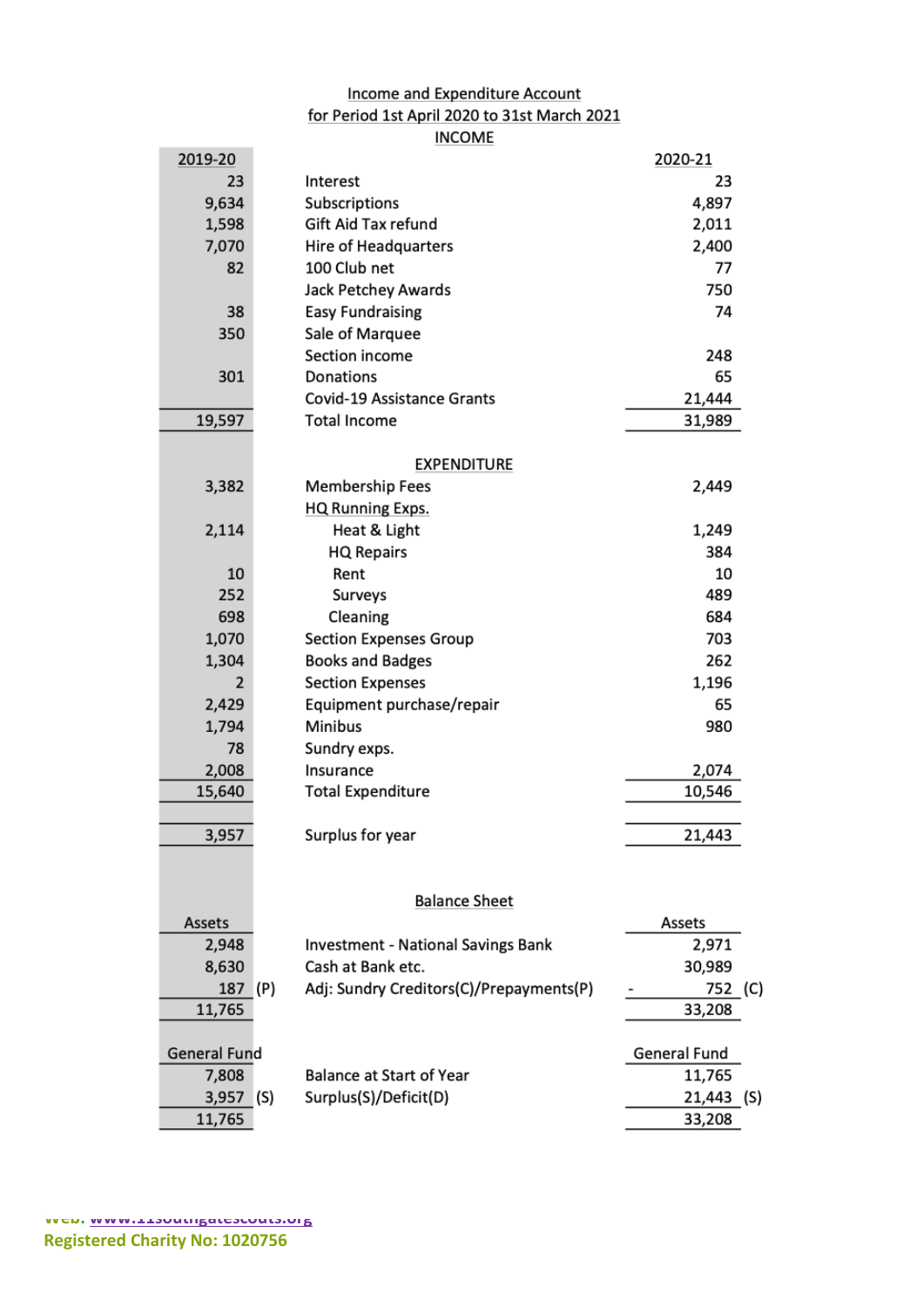

### **Beaver Section Annual Report**

| <b>New Beavers this year</b>             | 13                                                  |
|------------------------------------------|-----------------------------------------------------|
| <b>Badges Awarded</b>                    | 192                                                 |
| <b>Chief Scout Bronze badges awarded</b> | 6                                                   |
| <b>Beavers at June 2020</b>              | 20 (of whom, 4 have Swum Up to Cubs on<br>21.06.21) |
| <b>Leaders</b>                           | З                                                   |
| <b>Parent Helpers (regular)</b>          |                                                     |
| <b>Young Leaders</b>                     | 2 (from 14.06.2021)                                 |

#### **Badge work this year**

We've had an interesting year, spending much of it doing online Scouting.

Many thanks to our Beavers and families who continued with us all through lockdown.

We didn't miss any Beaver meetings and operated online through to April 2021. This made parental help with badges more important.

Our lovely Beavers built dens, made wreaths and key rings, camped at home, made beds and cakes in a cup. Being online allowed us to do some practical cooking, which we would not have done in the Scout HQ.

Online, we played games, learned about nature through Rama's nature quizzes, which were very popular, did badge work and played games.



We managed to squeeze in a hike and nature walk with a rope course and games in October last year and started face to face scouting with outdoor games at the end of April.

We also went to ESSA for some double-hull canoeing in April. Thanks very much to the parents who provided additional muscle power. It was a lot of fun so we hope to go again. All 15 Beavers in the colony at that time attended along with 11 Cub scouts. The Beavers have earned their Time on the Water (1) and Paddle Sports (Level 1) badges.

We've done badge-work on the following badges this year amongst others:

- Adventure, Outdoors, Teamwork, Skills, World and Personal Challenge
- Space, Builder, Global Issues, Gardening, Cook, Creative, Book reader, Communicator, Experiment, Navigator, Cyclist Hikes, Health and Fitness and Faith
- Our online Beavers also earned their Great Indoors Badges (badges are on order)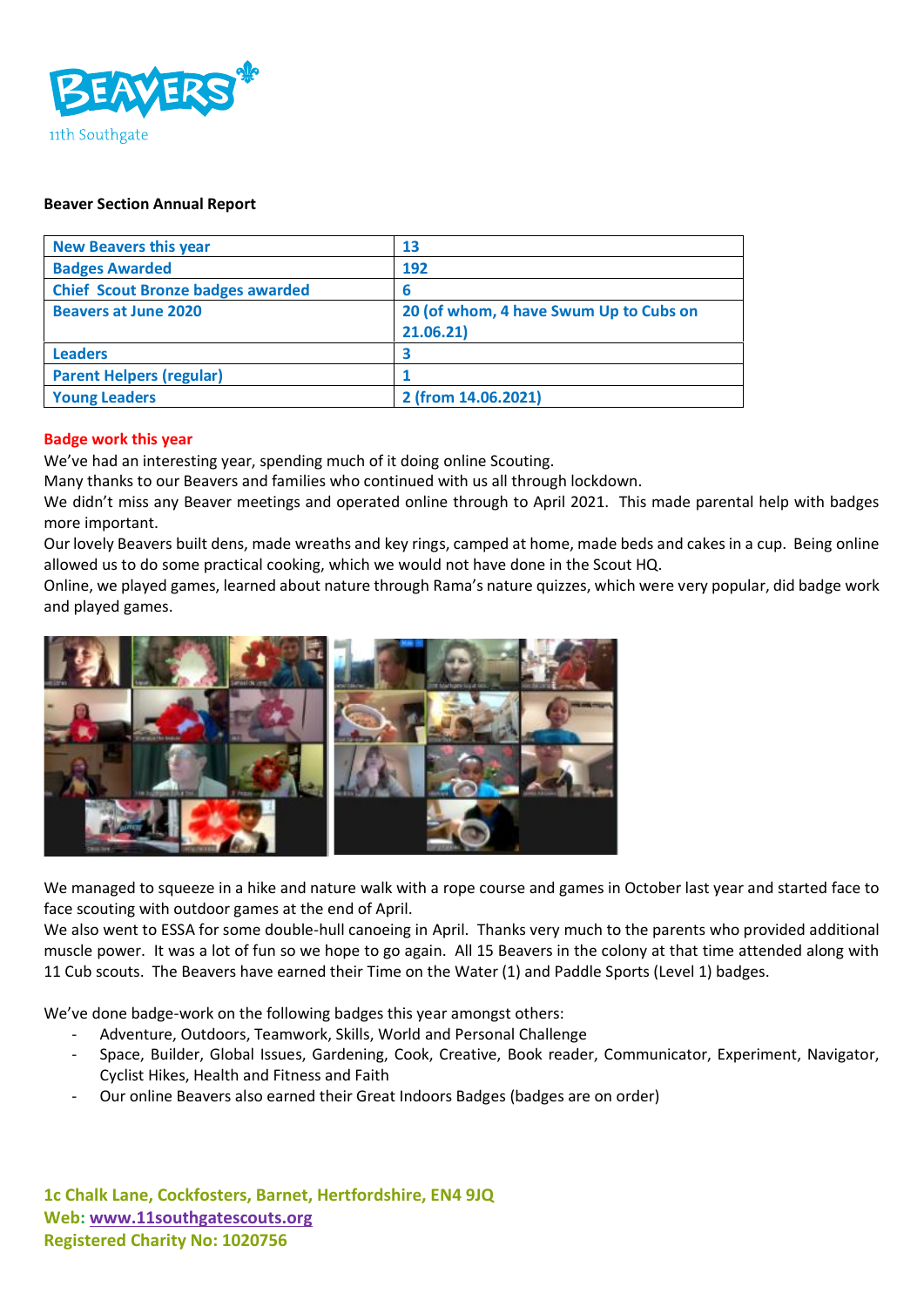



### **Our Beaver leaders:**

Many thanks to Sue (Rainbow), Peter (Rama), Tash Knowles and Sam (Hawkeye) for all the help they give to the Beavers. We're also delighted to welcome Elysa Mozooni, our recently joined Young Leader and to have occasional help from parents including Emma, Stella and Nick.

Beavers will run until mid-July and then we wish you all a happy and healthy summer break until September.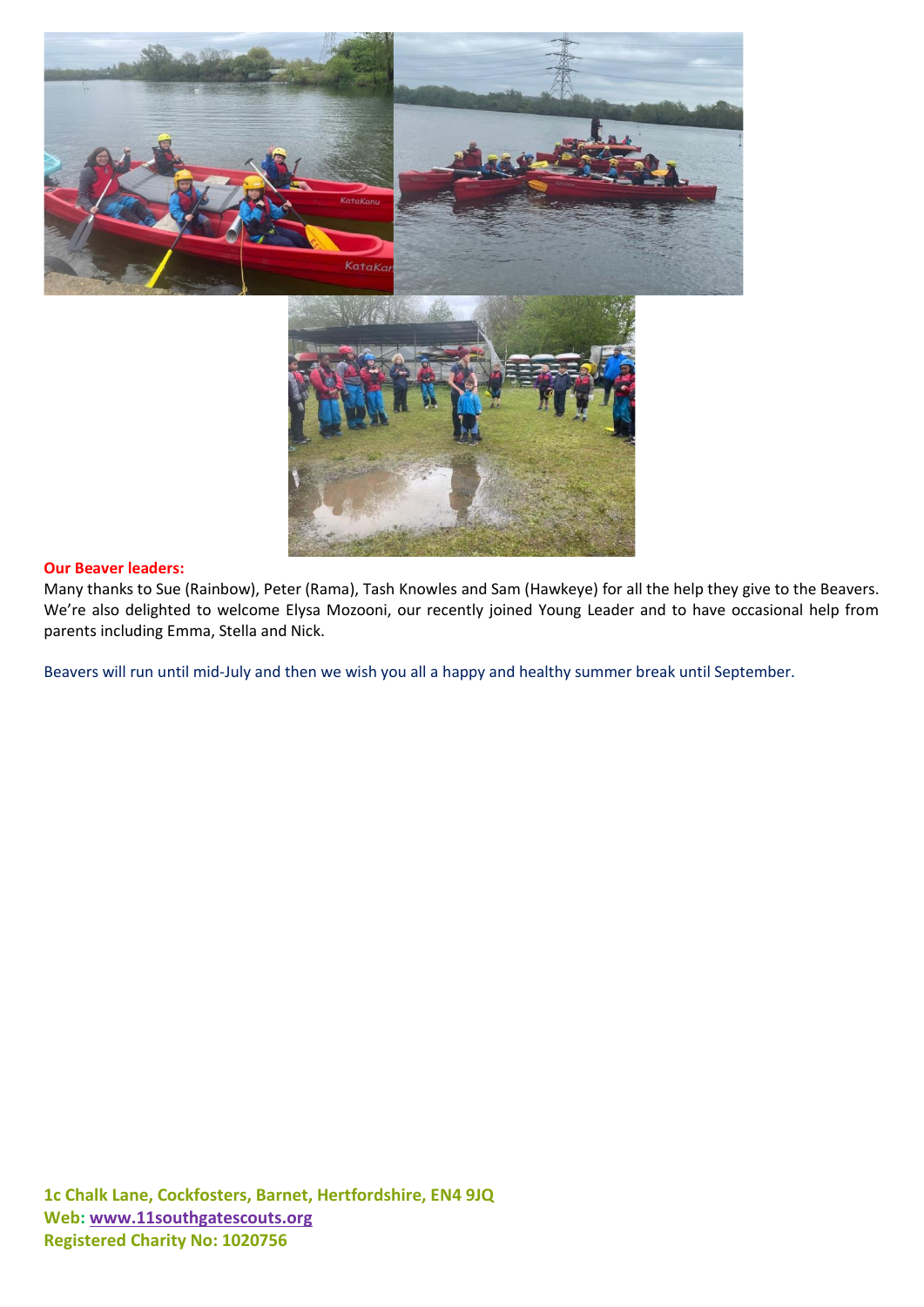

# **Cub Section Annual Report**

At the time of writing, we have 30 cubs registered in the Cubs section on OSM! 5 of these are Beavers not yet invested 3 are new joiners, with possibly a  $4<sup>th</sup>$  in the wings. 4 however are Cubs that have not yet returned. we remain hopeful. These are good numbers after the year we have had.

During the lockdown we managed to provide regular on-line sessions via zoom with a good core attendance of around 15 cubs.

It took us a little while to get into the swing of it, many of us learning how to use Zoom for the first time, ( it seems you can teach an old dog new tricks! ) but we managed to offer a range of programs that covered a variety of topics and badge work.



We had regular Wildlife quizzes, along with many other similar activities, some fun some educational e.g. Countryside Code and Star Wars, we even managed a guess the baby quiz with some cub parents kindly sending in baby photos to sit alongside the Leaders baby photos  $\odot$ . We played Map Symbol Bingo, We learned about and acknowledged VE Day.

The quizzing must have paid off as when we had our first District on-line event – a Quiz – we had a few Cubs take part and they won!! Well done guys.

From a badge work perspective we managed to cover a lot of areas if not quite completing some badges, yet. We covered map and compass, map symbols and navigation, some knots, St George, complete with our promise Renewal



ceremony on-line, St Patrick, stars and planets and constellations, and of course covered our Digital Citizen Badge.

We had some fun with an evening in disguise a bit like "Guess who is behind the mask"! We had glo sticks and danced to Bruce Springsteen "Dancing in the Dark" We made Remembrance Day Poppy Wreaths and coloured in Poppy posters, We had a guest artist that tried to teach us all some drawing techniques and how to have fun with drawing. I have to confess my effect was quite laughable! We watched some you tube videos and got a tour round a Recycling Plant and a Fire Station and tuned into a web cam to watch Osprey chicks hatching, growing and leaving the nest.

A number of keen cubs did badge work at home and we also had quite a few join in the big Camp at Home event. But, possibly the events that the kids and parents enjoyed most was our on-line cooking sessions! We made pizzas, scones, fruit desserts, cup cakes and palmiers.

To enable all this to happen the commitment of the Leadership team was key. We twice delivered "activity boxes" filled with materials so that we all had the same materials in front of us for upcoming programmes. The leadership team delivered these to all the regular on-line attendees. And we have to thank Kaa and Bagheera for leading the majority of our cooking sessions.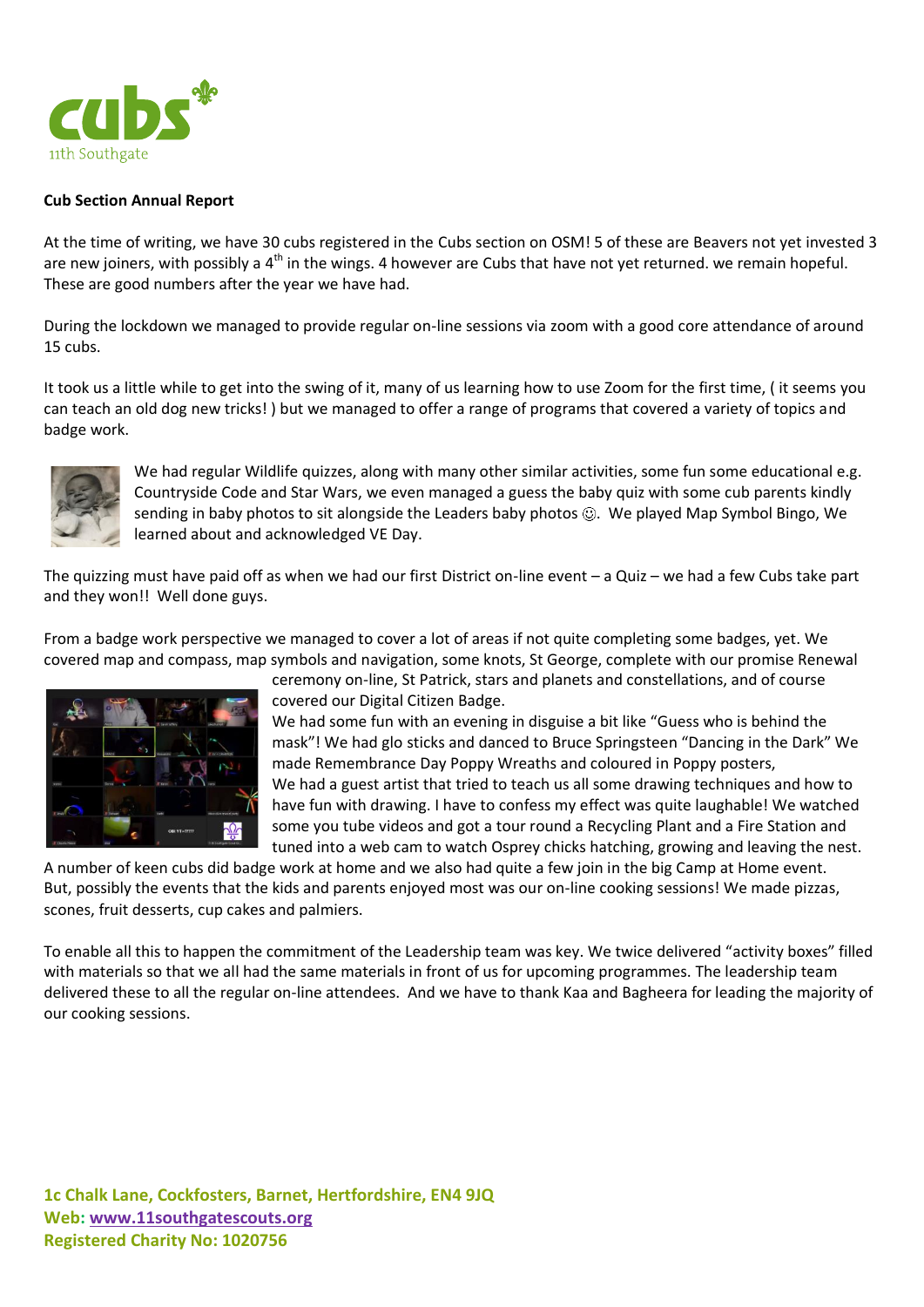

Some stats: During the last year (April 2020 – April 2021) we have: Awarded a total of 176 badges! Including:-

3 Chief Scout Silver Awards, with a socially distance outdoor award ceremony!

- 6 Membership Badges
- 4 Moving On Awards

20 Joining In Badges alongside a whole variety of other Challenge and Activity Badges.

As you can see from the above this means that :- 6 cubs were Invested whilst on-line. 4 cubs moved onto Scouts and 20 cubs received badges for their time in scouting ranging from 1 to 4 years.

At the end of April we finally got to meet our cubs again in person. Some cubs we had never met face to face before. Our first 4 pack meetings we decided would be outdoors and the weather was reasonably kind to us. Our First meeting was in Ludgrove Playing Fields, the older cubs did a little pioneering and then we just had fun getting to know each other again. For our second meeting we went into Hadley Woods and did some shelter building. We also took this opportunity "invest" our newest cubs in person. We called this a Promise Renewal ceremony and it was a lovely setting for it.



The following two weeks were at Well End Activity Centre in Borehamwood where we got to do some fire lighting and cooking Marshmallows! We have therefore managed to cover

some of the activities that we would normally have done at camp.

Although we do have the weekend of the 2-4<sup>th</sup> July booked at Well End potentially for a camp we still do not know if we will be allowed a residential event. Watch this space for more information as soon as we have it. Worst case scenario we should be able to have two activity days.

Overall I am pleased with the past year. I am very proud of the team and the way that we managed to engage around half of the pack throughout lockdown. On-line meetings are not for everyone and it has been very rewarding to see these guys return to the fold now that we can meet again. It is also good that we have been getting enquiries from outside of the movement, often through word of mouth from scouting friends.

There is always a lot of thanks and appreciation on my part for the Leadership team that I have around me but especially so for their efforts and support over this past year.

Their ideas and contributions, their enthusiasm and smiling faces made the past year possible, enabling us to keep pack numbers up and keep kids engaged with scouting.

Thanks also to the parents, without them the Cubs would not have been able to get on line and join in.

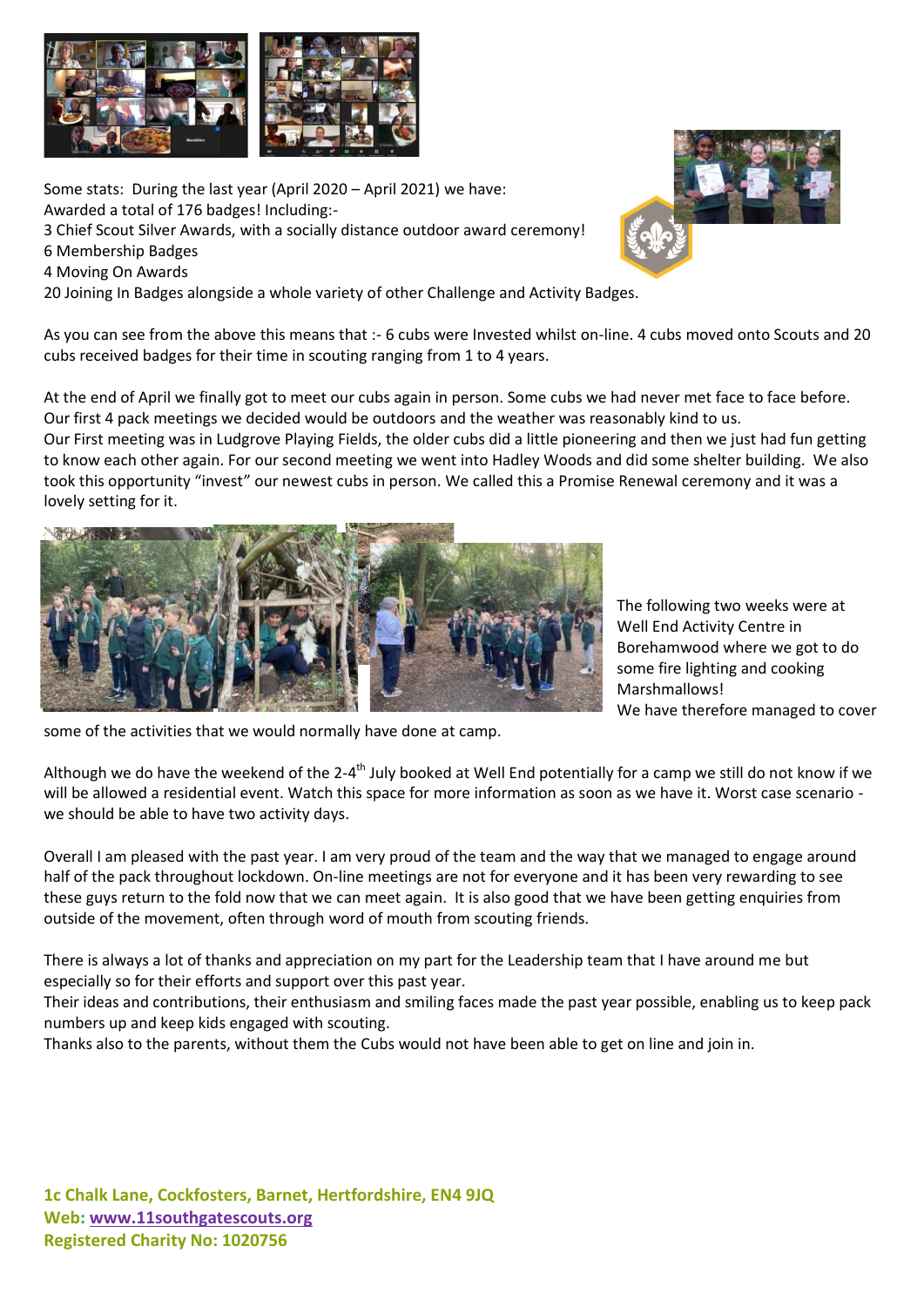

But one last special thank you and that is to Pat Hewson, "Bagheera". She has decide that it is time for her to hang up her scarf and woggle, to put her feet up a little and have a very well deserved rest. I do not know exactly how long she has been with the group but I have never known the 11<sup>th</sup> Southgate without Pat, she taught me the ropes when I joined and I have been involved for over 32 years now. All 4 of her boys went through the group and it will be strange to have the 11<sup>th</sup> Southgate without a Hewson involved. Good Luck Pat, Thank You for all of your years of Service, enjoy your retirement from Scouting, it is well deserved.

Geraldine Palfreman AKELA